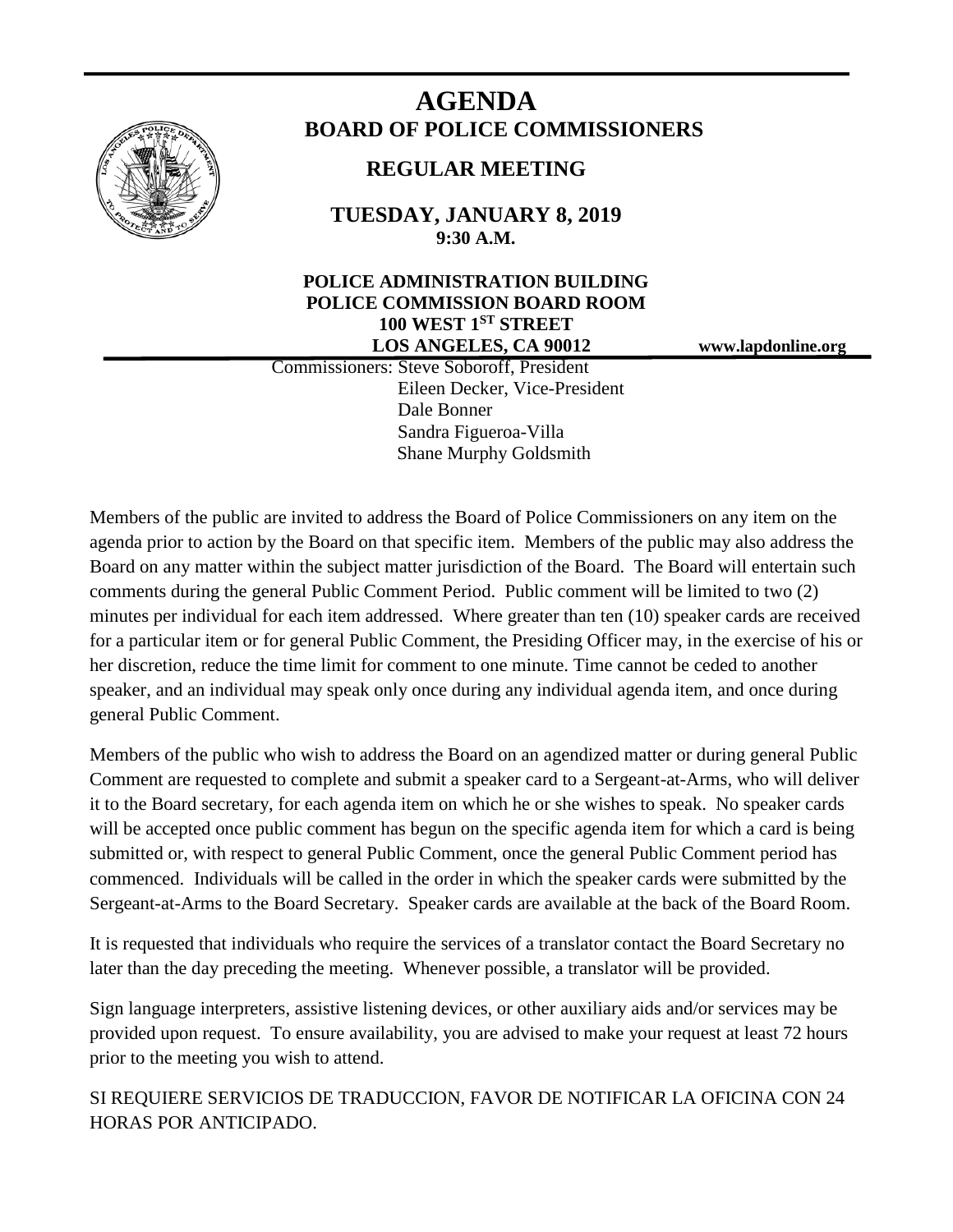### 1. **CONSENT AGENDA ITEMS**

A. DEPARTMENT'S REPORT, dated December 28, 2018, relative to a monetary donation totaling \$1,900.00 (\$900 from the Los Angeles Dodgers, LLC, and \$1,000 from the Hollywood Bowl), to be utilized for food and recreational activities and events, for the benefit of the Pacific Area Cadet Program, as set forth. **[\[BPC #19-0004\]](http://www.lapdpolicecom.lacity.org/010819/BPC_19-0004.pdf)** 

Recommendation(s) for Board action:

APPROVE the Department's report and ACCEPT the donation.

B. DEPARTMENT'S REPORT, dated December 28, 2018, relative to a monetary donation in the amount of \$600.00, from the Los Angeles Philharmonic Association, to be utilized for food and recreational activities and events, for the benefit of the Olympic Area Cadet Program, as set forth. **IDPC #19-0005** 

Recommendation(s) for Board action:

APPROVE the Department's report and ACCEPT the donation.

C. DEPARTMENT'S REPORT, dated December 28, 2018, relative to the donation of two Christmas trees, valued at \$143.98, from Walmart, for the benefit of Devonshire Area, as set forth. **IBPC #19-0002** 

Recommendation(s) for Board action:

APPROVE the Department's report and ACCEPT the donation.

D. DEPARTMENT'S REPORT, dated December 28, 2018, relative to the donation of eight See-s Candy gift cards, valued at \$200.00, from Ms. Mary Ann Dibona, to be used as gifts at an Area Holiday Party, for the benefit of Devonshire Area, as set forth.

[\[BPC #19-0003\]](http://www.lapdpolicecom.lacity.org/010819/BPC_19-0003.pdf)

Recommendation(s) for Board action:

APPROVE the Department's report and ACCEPT the donation.

E. DEPARTMENT'S REPORT, dated December 28, 2018, relative to the donation of a hand-held receiver, valued at \$380.63, from the Los Angeles Police Foundation, for the benefit of Pacific Area, as set forth. [\[BPC #19-0006\]](http://www.lapdpolicecom.lacity.org/010819/BPC_19-0006.pdf)

Recommendation(s) for Board action:

APPROVE the Department's report and ACCEPT the donation.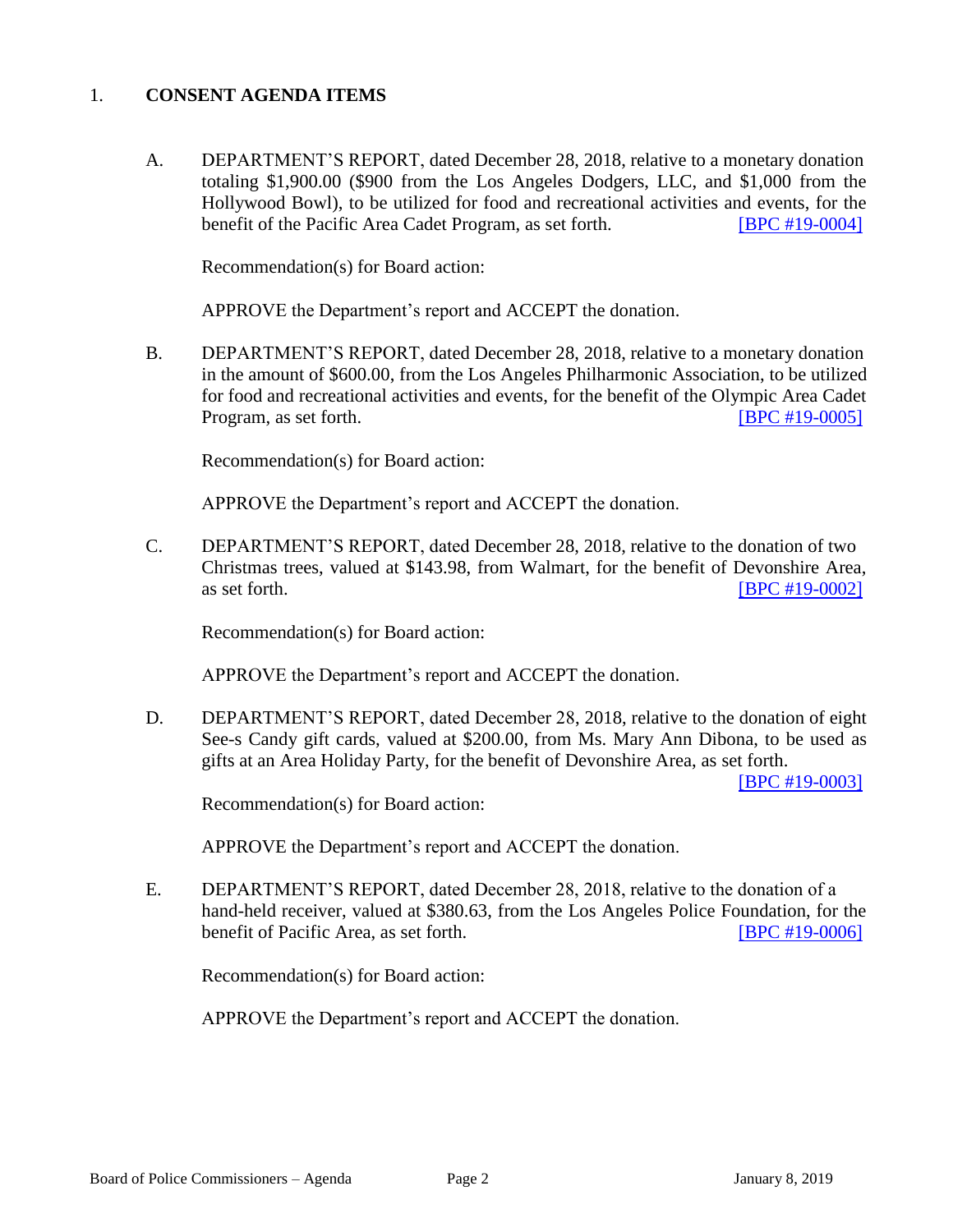F. DEPARTMENT'S REPORT, dated December 21, 2018, relative to a monetary donation of \$5,797.00, from the Los Angeles Police Foundation, to be used to pay for party expenses related to the  $8<sup>th</sup>$  Annual VOICE (Victims Overcoming Injustice of Child Abuse and Endangerment) holiday party, for the benefit of Juvenile Division, as set forth. **EXECUTE: EXECUTE: EXECUTE: EXECUTE: EXECUTE: EXECUTE: EXECUTE: EXECUTE: EXECUTE: EXECUTE: EXECUTE: EXECUTE: EXECUTE: EXECUTE: EXECUTE: EXECUTE: EXECUTE: EXECUTE: EXECUTE: EXECU** 

Recommendation(s) for Board action:

APPROVE the Department's report and ACCEPT the donation.

G. DEPARTMENT'S REPORT, dated December 21, 2018, relative to a monetary donation in the amount of \$5,000.00, from the Los Angeles Police Foundation. As a token of appreciation to Harbor Area's personnel, the Excellence in Leadership grant was awarded to help offset the cost of a holiday party, for the benefit of Harbor Area, as set forth. **EXECUTE: EXECUTE: EXECUTE: EXECUTE: EXECUTE: EXECUTE: EXECUTE: EXECUTE: EXECUTE: EXECUTE: EXECUTE: EXECUTE: EXECUTE: EXECUTE: EXECUTE: EXECUTE: EXECUTE: EXECUTE: EXECUTE: EXECU** 

Recommendation(s) for Board action:

APPROVE the Department's report and ACCEPT the donation.

H. DEPARTMENT'S REPORT, dated December 21, 2018, relative to a monetary donation in the amount of \$3,360.00, from the Los Angeles Dodgers, LLC., to be utilized for food and recreational activities and events, for the benefit of the Central Traffic Division Cadet Post, as set forth. **ICO EXECUTE:** [\[BPC #19-0009\]](http://www.lapdpolicecom.lacity.org/010819/BPC_19-0009.pdf)

Recommendation(s) for Board action:

APPROVE the Department's report and ACCEPT the donation.

I. DEPARTMENT'S REPORT, dated December 21, 2018, relative to a monetary donation totaling \$4,620.00 (\$2,220 from the Los Angeles Dodgers, LLC., and \$2,400 from the Los Angeles Philharmonic Association), to be utilized for food and recreational activities and events, for the benefit of the Hollywood Area Cadet Post, as set forth. [\[BPC #19-0010\]](http://www.lapdpolicecom.lacity.org/010819/BPC_19-0010.pdf)

Recommendation(s) for Board action:

APPROVE the Department's report and ACCEPT the donation.

J. DEPARTMENT'S REPORT, dated December 28, 2019, relative to a monetary donation in the amount of \$1,000.00, from the Los Angeles Police Foundation, to be used to reimburse Sergeant Kevin Low, for the purchase of two refrigerators, for the benefit of Pacific Area, as set forth. [\[BPC #19-0011\]](http://www.lapdpolicecom.lacity.org/010819/BPC_19-0011.pdf)

Recommendation(s) for Board action:

APPROVE the Department's report and ACCEPT the donation.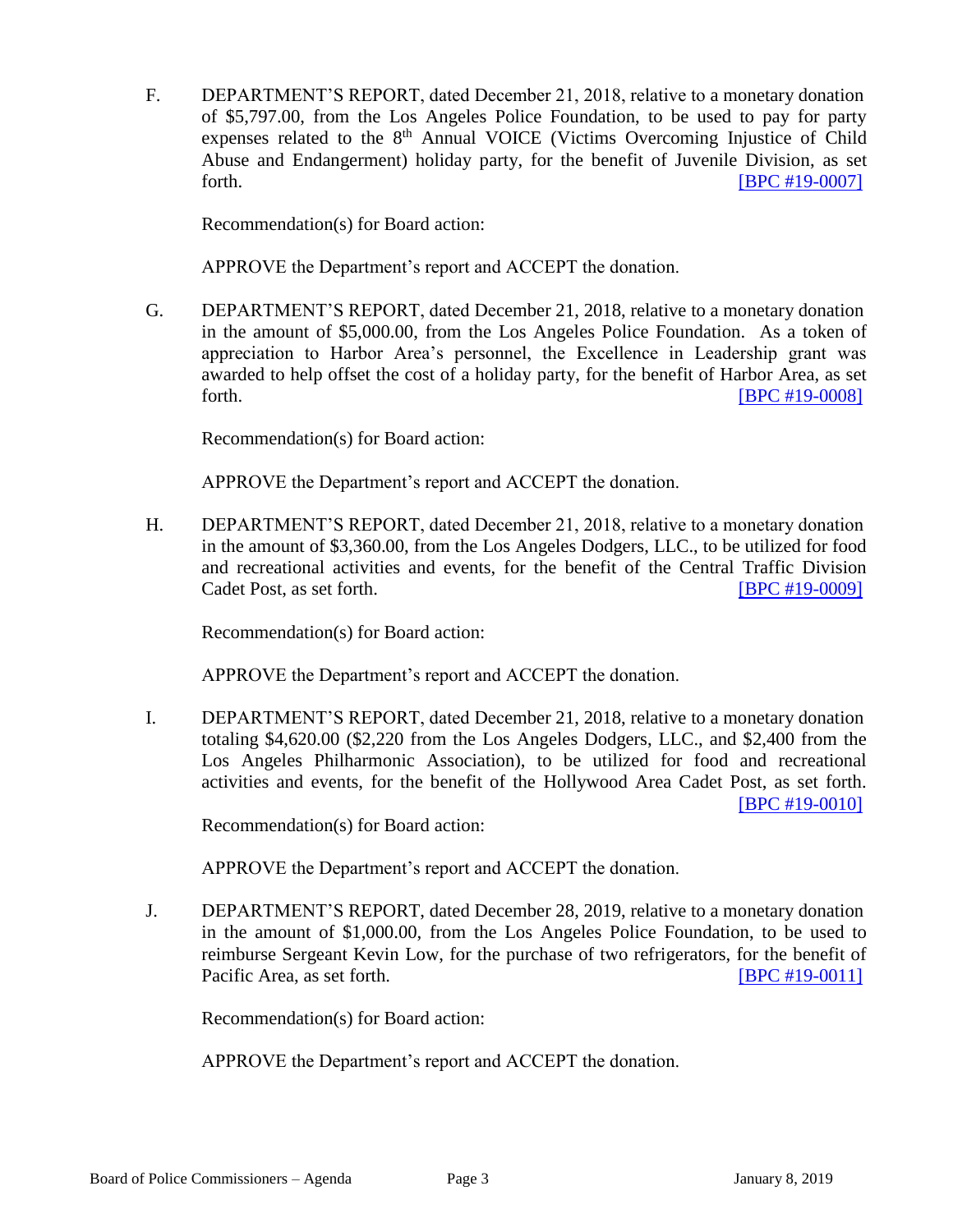K. DEPARTMENT'S REPORT, dated December 21, 2018, relative to a monetary donation in the amount of \$4,925.38, from the Los Angeles Police Foundation, to be used to reimburse Commander Peter Zarcone for expenses related to attending the National Defense Plan Demonstration and Counter-Terrorism Symposium in Lyon, France, on October 8 and 9, 2018, for the benefit of the Counter-Terrorism and Special Operations Bureau, as set forth. **IDPC #19-0012** 

Recommendation(s) for Board action:

APPROVE the Department's report and ACCEPT the donation.

L. DEPARTMENT'S REPORT, dated December 21, 2018, relative to the donation of travel expenses, valued at \$3,795.73, from the Los Angeles Police Foundation, for one detective to attend the 2018 Victoria Police and Leadership in Counter-Terrorism Forum in Melbourne, Australia, for the benefit of Counter-Terrorism and Special Operations Bureau, as set forth. **IDPC #19-0013** 

Recommendation(s) for Board action:

APPROVE the Department's report and ACCEPT the donation.

M. DEPARTMENT'S REPORT, dated December 21, 2018, relative to a monetary donation in the amount of \$10,000.00, from the Los Angeles Police Foundation, to be used to fund community meetings throughout the City in an effort to meet the Chief of Police's goal of deepening partnerships with the City's diverse neighborhoods and communities, for the benefit of the Community Relations Section, as set forth. [\[BPC #19-0014\]](http://www.lapdpolicecom.lacity.org/010819/BPC_19-0014.pdf)

Recommendation(s) for Board action:

APPROVE the Department's report and ACCEPT the donation.

### **REGULAR AGENDA ITEMS**

A. DEPARTMENT'S REPORT, dated December 27, 2018, relative to the Crime Classification Audit (AD No. 18-003), as set forth. [\[BPC #19-0000\]](http://www.lapdpolicecom.lacity.org/010819/BPC_19-0000.pdf)

Recommendation(s) for Board action:

APPROVE the Department's report.

B. DEPARTMENT'S REPORT, dated December 20, 2018, relative to the First Quarter, Fiscal year 2018/19, Risk Management and Harm Reduction Strategy Status Report, as set forth. **IBPC** #19-0001]

Recommendation(s) for Board action:

APPROVE the Departments' report.